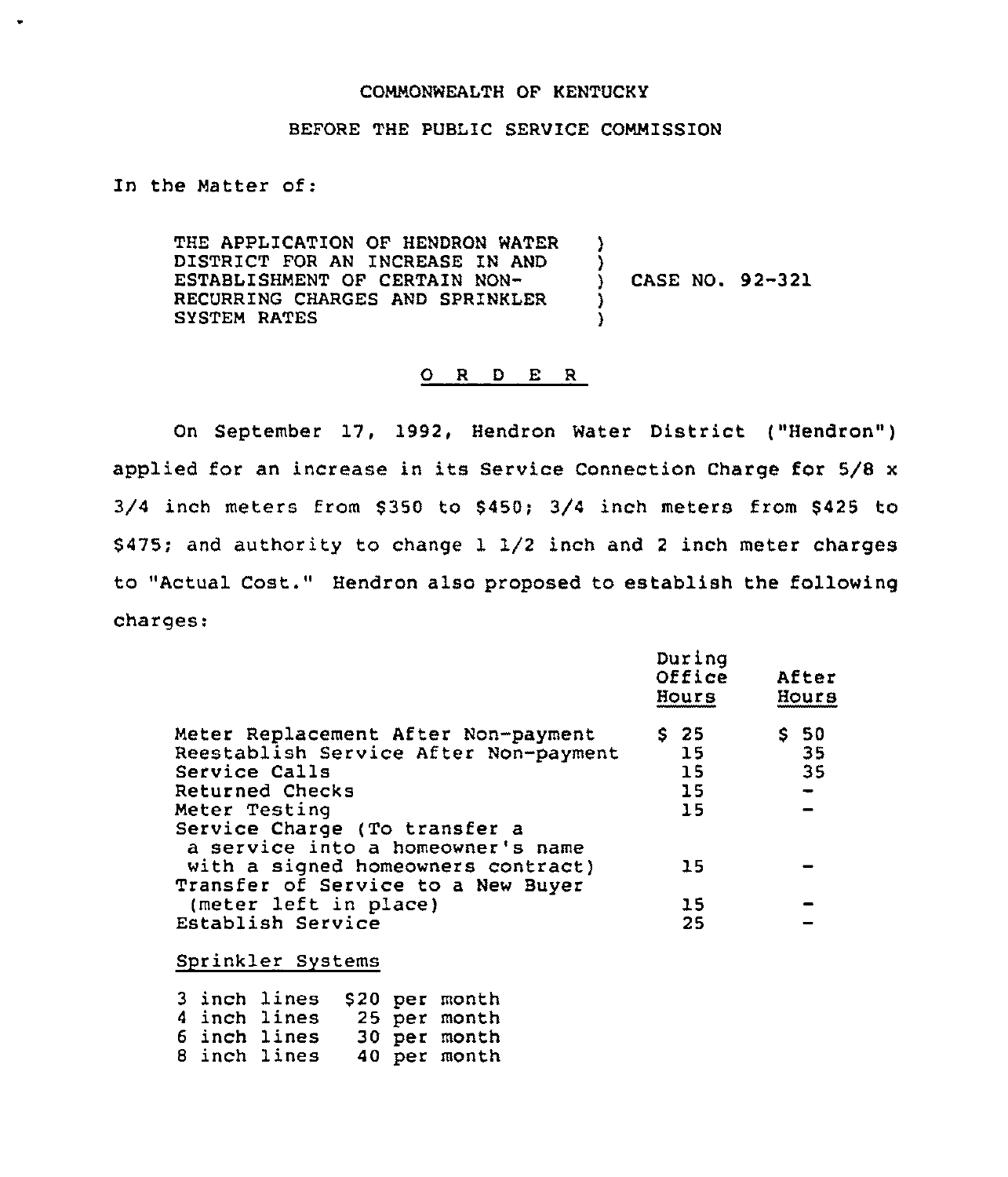Hendron's proposed 6475 Service Connection charge for 3/4 inch meters yields more revenue than is required to pay the expenses of \$467 incurred in rendering the service. This charge, therefore, should be denied.

Hendron's proposed tariff indicates that its Heter Tamper Repair fee of \$50 is a minimum charge. Cost justification of nonrecurring charges, however, should be based on an average amount of the expenses incurred as a result of performing the service and not the minimum amount. This charge, therefore, should be denied.

The Reestablishment of Service charges on Sheet 9 of Hendron's proposed tariff do not provide for after-hours service. The tariff should be revised to indicate these charges.

Hendron has provided evidence of the individual expenses incurred to provide the services associated with the proposed charges. After reviewing the evidence of record and being sufficiently advised, the Commission finds that with the exception of the proposed service connection charge for 3/4 inch meters and meter tamper report fee, the proposed charges relate directly to the service performed and yield only enough revenue to pay the expenses incurred in rendering the service. It further finds that the charges set forth in the Appendix to this Order are fair, just, and reasonable and should be approved.

IT IS THEREFORE ORDERED that:

1. Hendron's proposed Heter Tamper Repair fee be and it hereby is denied.

 $-2-$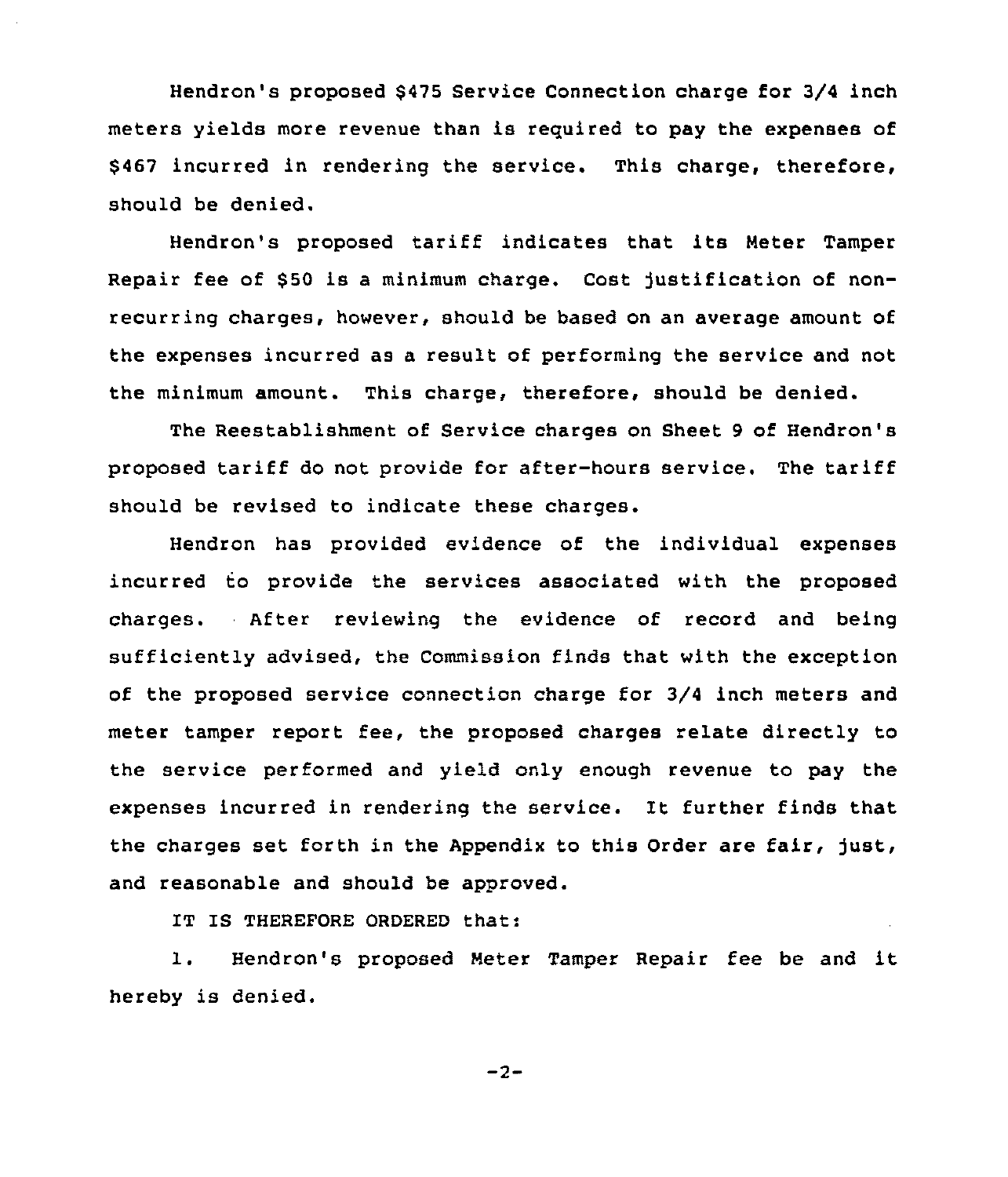2. Hendron's proposed Service Connection charge for 3/4 inch meters be and it hereby is denied.

3. Hendron shall revise its tariff to indicat Reestablishment of Service charges for after-hours service.

4. The charges in the Appendix to this Order, which is attached hereto and incorporated herein, be and they hereby are approved for services rendered on and after the date of this Order.

5. Within 30 days of the date of this Order, Hendron shall file its revised tariff sheets setting out the charges approved herein.

Done at Frankfort, Kentucky, this 1st day of Feardary, 1993.

PUBLIC SERVICE CONNISSION

 $\epsilon$ Chairma

Vice Chairman

Commissione

ATTEST:

Executive Director